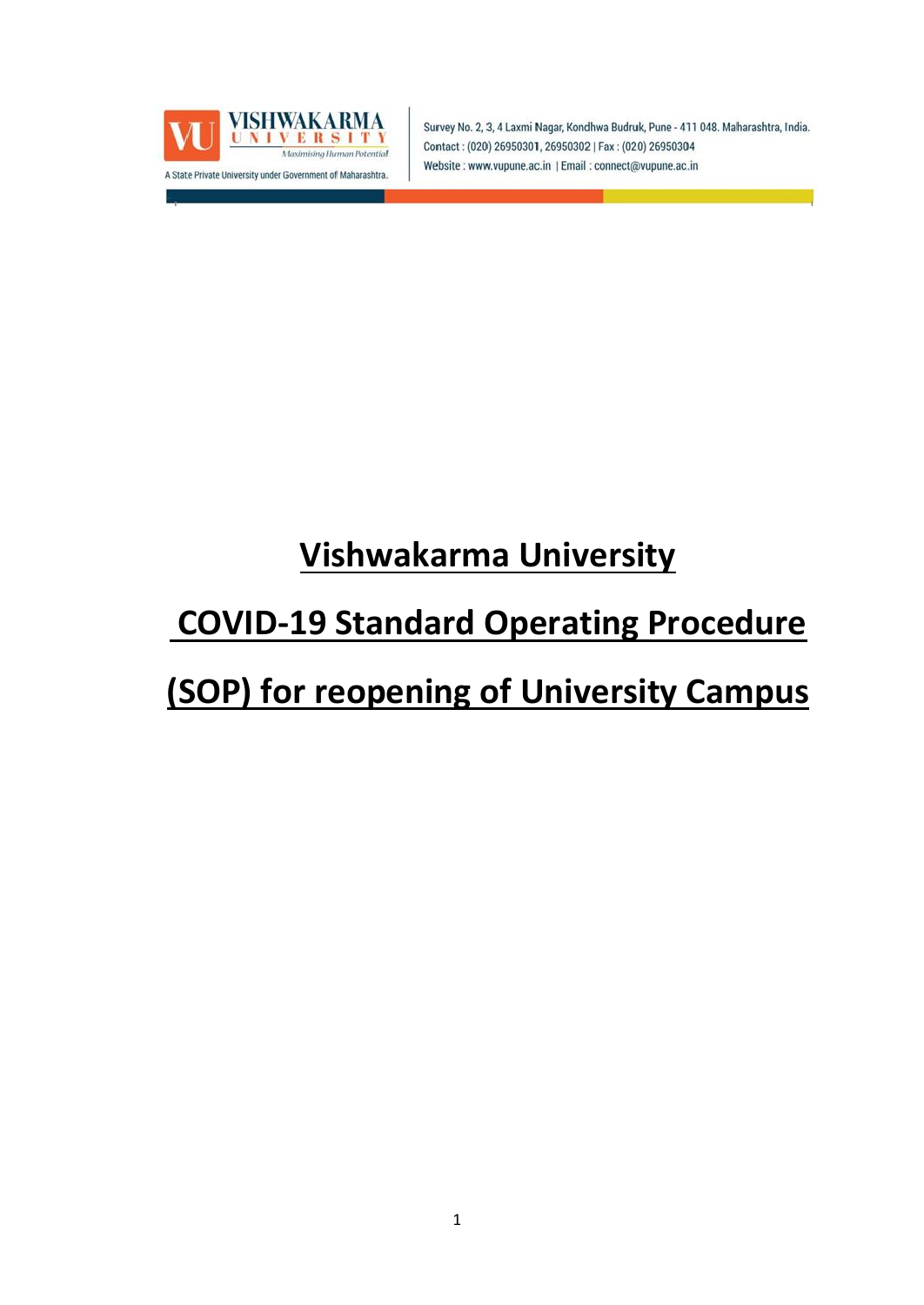#### **Steps taken by the University to ensure safety and well-being in University Campus**

- 1. In view of the ongoing pandemic situation at its peak as well as the upcoming academic and administrative activities in line, the university has already initiated the steps to ensure safety and well-being of everyone on campus.
- 2. The University has already done with the thorough cleaning (fumigation and sanitization) activity of every building in the campus**.**
- 3. Once cleaned, the buildings are frequently sanitized as per the standard guidelines laid by WHO & Ministry of Health & Family Welfare. The VU main building comprising the Offices VC, VP, Admission cell and all other important administrative offices have been sanitized. Such Sanitization Cycles are repeated weekly in order to maintain a safe environment for work.
- 4. Every person entering the campus will go through a strict sanitisation process. This process involves washing the hands, contactless temperature check, hand sanitization and wrist banding to ensure that the person has gone through all the sanitisation checks and is eligible to enter any campus facility.
- 5. It has been made mandatory to take maximum protective care by everyone entering the campus including wearing a mask before entering the campus and maintaining social distancing protocols.
- 6. It is also proposed that the working hours of faculty will be specified to ensure the safety as well as the meetings will be conducted through online modes.
- 7. Norms have been set to enter and exit every facility in the campus to assure the safety.
- 8. All the activities in the campus will be designed in order to follow the norms of social distancing.
- 9. Above all the cleaning and disinfection cycles of all the surfaces and floors will be repeated periodically to assure maximum safety against COVID-19.
- 10. Any guidelines revised and advised, by the government in future, will be implemented, with effect at earliest.

#### **How are we welcoming students back to campus?**

1. It will be mandatory for the students to take maximum protection by wearing a mask to enter the campus premises and adhere to the SOP within the Campus.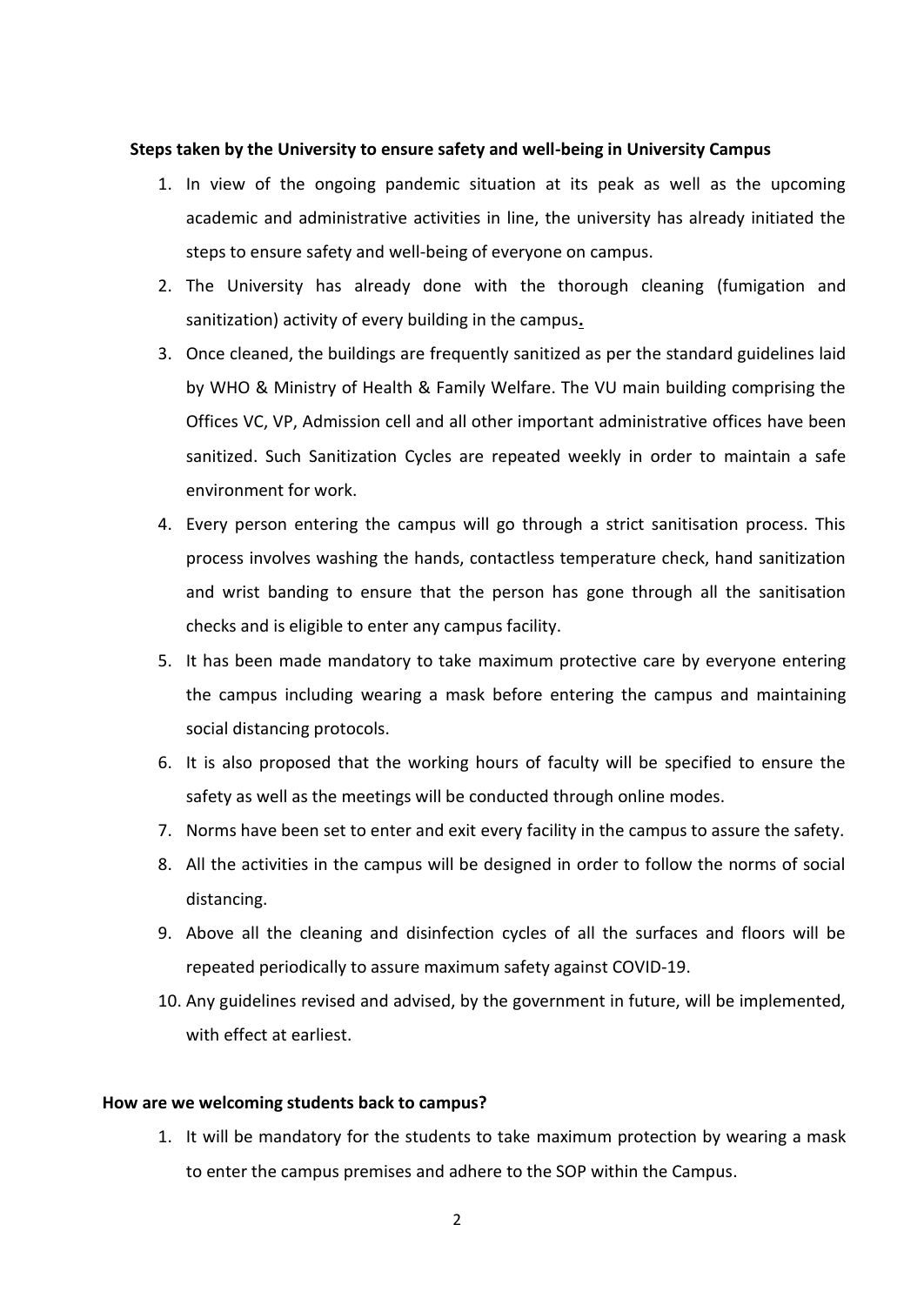- 2. Similar to any person entering the campus, students will also go through the strict entry protocol containing washing the hands, thermal check, hand sanitization & wrist banding.
- 3. All the student activities in campus will be ensured to follow the norms of socialdistancing.
- 4. Utmost care will be taken in the campus premises to avoid any kind of student gathering or grouping.
- 5. All the students will be regularly briefed at department level to create awareness about the safety protocol and importance of sanitization.
- 6. All the safety protocols and norms related to it laid by WHO will be print displayed at prime locations in the campus.
- 7. The number of students allowed in the campus will be as per the norms of the Government.
- 8. The students working in laboratories will be spaced to ensure social distancing.
- 9. Students will be trained as well as provided with all technical support to overcome the issues in paradigm of Online teaching learning methodologies.
- 10. Students will be regularly counselled through mentor- mentee program to come up with the solutions.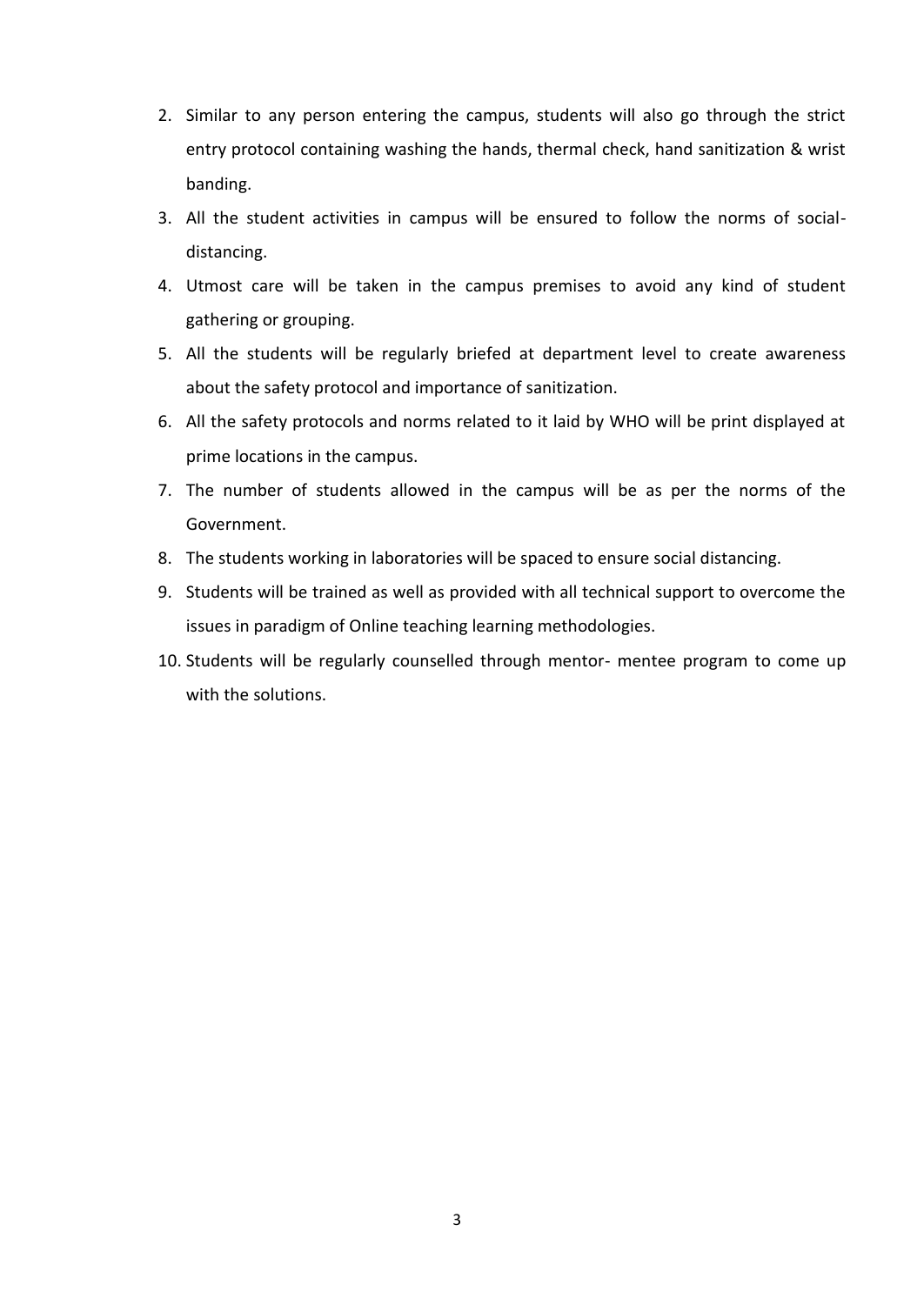## **Safety Measures at Entry/ Exit Point(s)**

- 1. Students will enter the premises of any faculty through a monitered queue maintaining the norms of social distancing.
- 2. Crowding must be avoided at entry/ exit points. Staggered timings of entry and exit with limited strength for different programmes should be followed.
- 3. For ensuring queue management, inside and outside the premises, specific markings on the floor with a gap of 6 feet may be made and be adhered to.
- 4. Monitoring of the entry and exit of the students should be done.
- 5. Screening of students, faculty and staff, wearing of face covers/ mask, sanitizing of hands etc. must be ensured at all entry points.
- 6. Those having symptoms of fever, cough or difficulty in breathing should not be allowed to enter the University campus.
- 7. Safety bands may be provided to the students after screening which the student will weak throughout his stay on campus and discard the band at exit point daily.

## **Safety Measures during Working Hours**

## **A) Classrooms and other Learning Sites**

- 1. Proper sanitization at all learning sites should be ensured. Cleaning and regular disinfection (using 1% sodium hypochlorite) of frequently touched surfaces (doorknobs, elevator buttons, hand rails, chairs, benches, washroom fixtures, etc.) to be made mandatory in all class rooms, laboratories, (and also) lockers, parking areas, other common areas etc. before the beginning of classes and at the end of the day. Teaching materials, computers, laptops, printers, shall be regularly disinfected with 70% alcohol swipe.
- 2. Sitting places in classes, laboratories, computer labs, libraries etc. should be clearly marked, keeping in view the norms of physical distancing. At least one seat should be left vacant between two seats.
- 3. Wearing face cover/ mask is a must at all times and at all places inside the campus.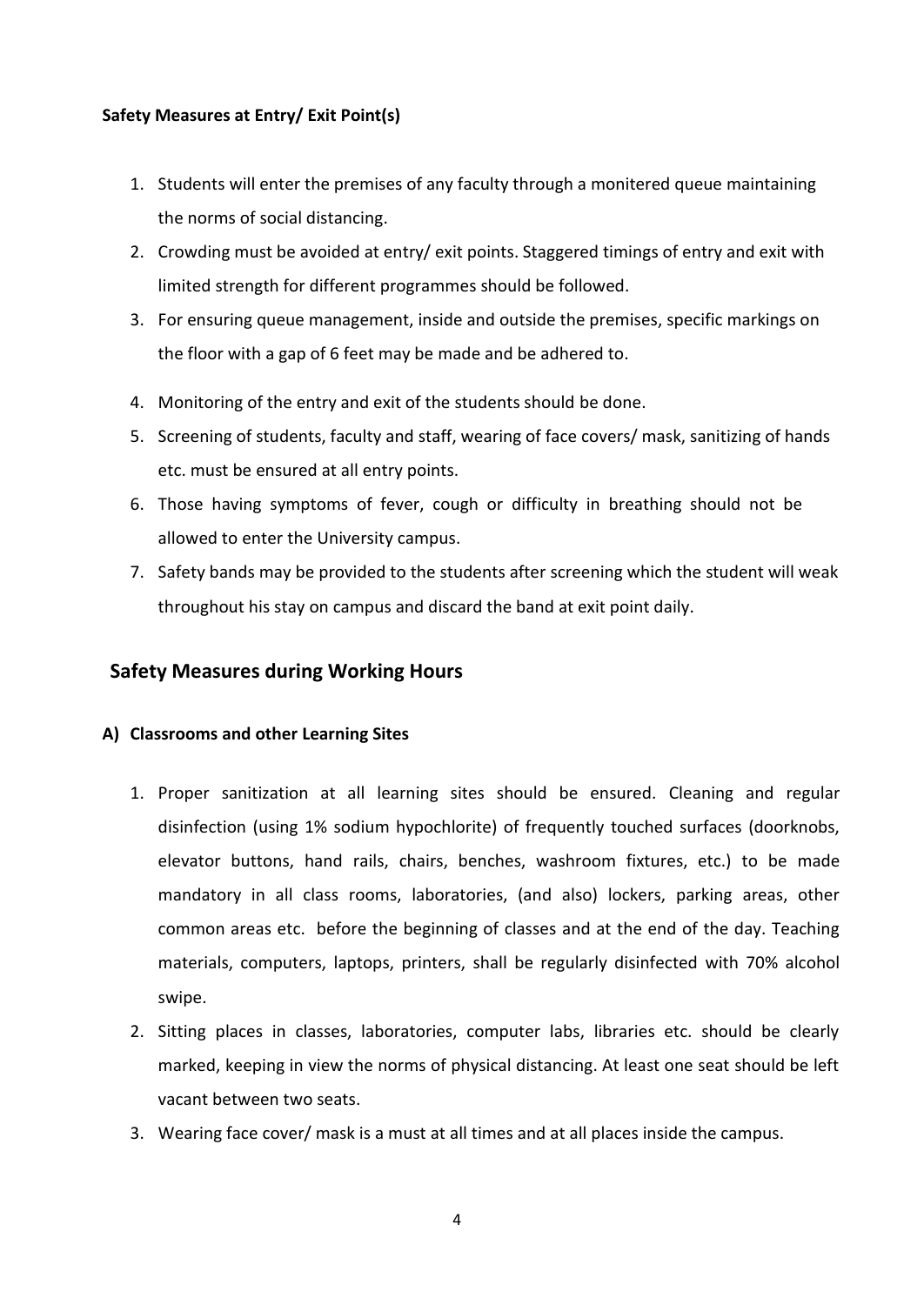#### **B) Inside the Campus**

- 1. Cultural activities, meeting etc. may be avoided. However, such extra- curricular and sports activities may be allowed where physical distancing is feasible and is in accordance with the Ministry of Home Affairs guidelines, issued under Disaster Management Act, 2005 from time to time.
- 2. Hand washing stations with facilities of liquid soap should be created so that every student can wash her/ his hands frequently.
- 3. Regular and sufficient supply of face covers/ masks, heavy duty gloves, disinfecting material, sanitizer, soaps etc. to sanitation workers should be ensured.
- 4. Wearing of face cover/ mask by all students and staff should be ensured.
- 5. Proper cleanliness should be maintained inside the entire campus.
- 6. Adequate arrangements should be made for sanitizing the entire campus, including administrative and academic buildings, classrooms, laboratories, libraries, common rooms, toilets, water stations, furniture, learning material, teaching aids, sports equipment, computers etc.
- 7. Physical distancing should be maintained at all places and crowding must not be allowed at any place under any circumstances.
- 8. An adequate supply of water in toilets and for hand- washing should be ensured.
- 9. Proper sanitization of buses, other transport and official vehicles of the institution should be done.
- 10. Spitting in the campus must be made a punishable offence.
- 11. Dustbins must be cleaned and covered properly.
- 12. Dustbin for collection of used facemasks, personal protective equipment, hand gloves and their disposals should be ensured as per safety norms.

#### **C) Hostels**

1. Hostels may be opened only in such cases where it is necessary while strictly observing the safety and health preventive measures. However, the sharing of rooms may not be allowed in hostels. Symptomatic students should not be permitted to stay in the hostels under any circumstances.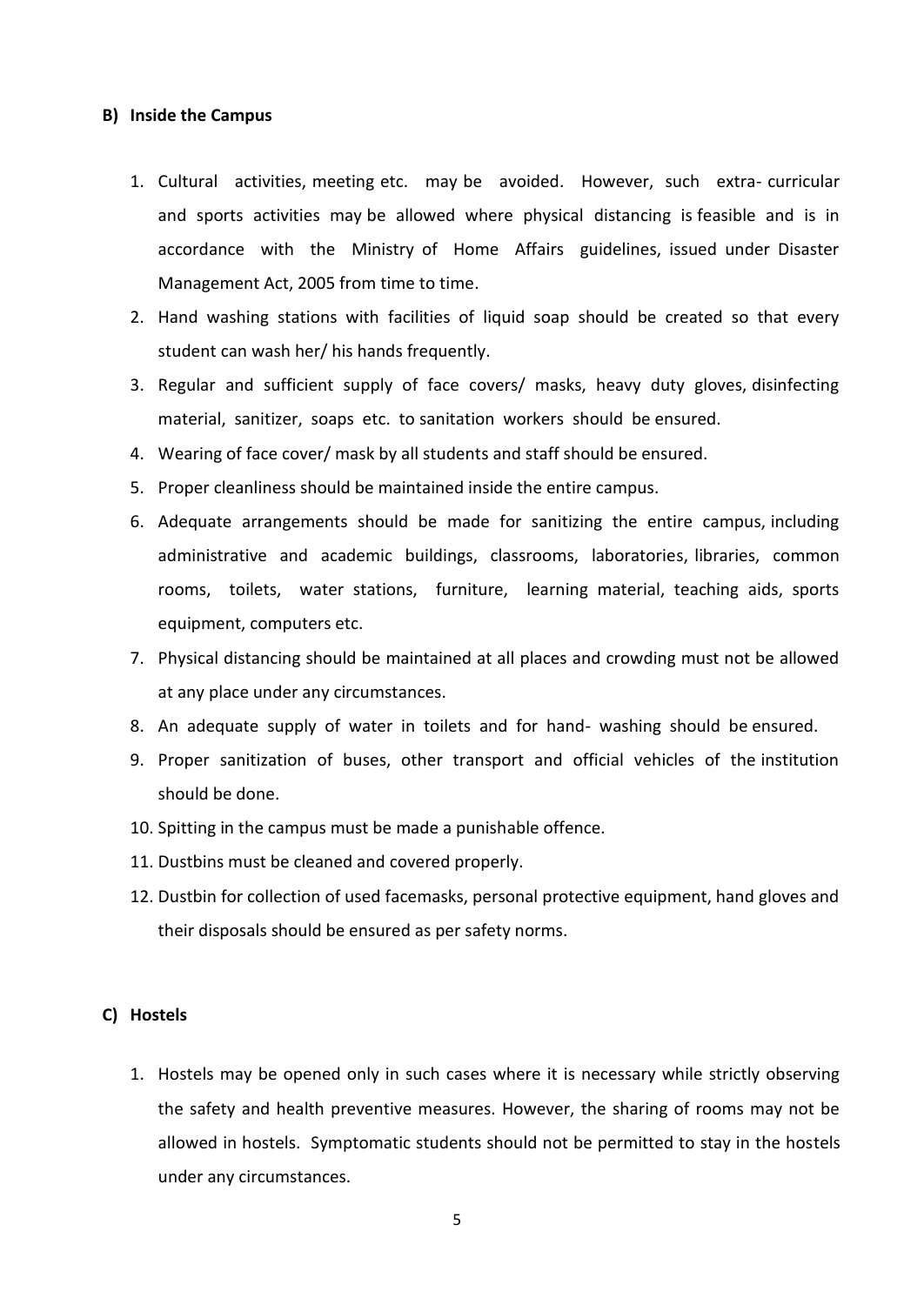- 2. Since residential students may be coming from different locations, they shall remain in quarantine and self-monitor their health for a period of 14 days before being allowed to attend classes or as per the policy opted by the State Government for quarantine.
- 3. There should be no crowding in hostel areas where students live in close proximity and share common facilities and utilities. Hence, their numbers need to be limited appropriately to avoid crowding. Also, hostel students should be called in phases.
- 4. Thermal Screening of all resident students should be ensured.
- 5. Density in dining halls, common rooms, playing areas should be limited, keeping in view the requirement of physical distancing.
- 6. Hygiene conditions should be regularly monitored in kitchens, dining halls, bathrooms and toilets etc.
- 7. Cleanliness is to be maintained in dining areas. Meals should be served in small batches, avoiding over-crowding. Take away options should be available for students and staff.
- 8. Wearing of face covers/ masks and proper sanitization of hands of the staff engaged for the preparation and distribution of meals should be ensured.
- 9. Hostels may define the number of students in dining halls at any point in time. Mess timings may be increased to avoid overcrowding.

## **D) Regular Monitoring of Health**

- 1. University will regularly monitor the health of its students, faculty, and staff.
- 2. Faculty, staff and students should also be sensitized on self-monitoring of their health.
- 3. Faculty, Staff and students should mandatorily submit self-disclosure, if any of their family members have been infected/availed treatment for COVID-19.

## **E) Counselling & Guidance for Mental Health**

In order to reassure the students' community to avoid any kind of stress or panic in the prevailing situation *vis-a-vis* their studies, health and related issues, Vishwakarma University has taken the following measures for the mental health, psychological aspects and wellbeing of the students: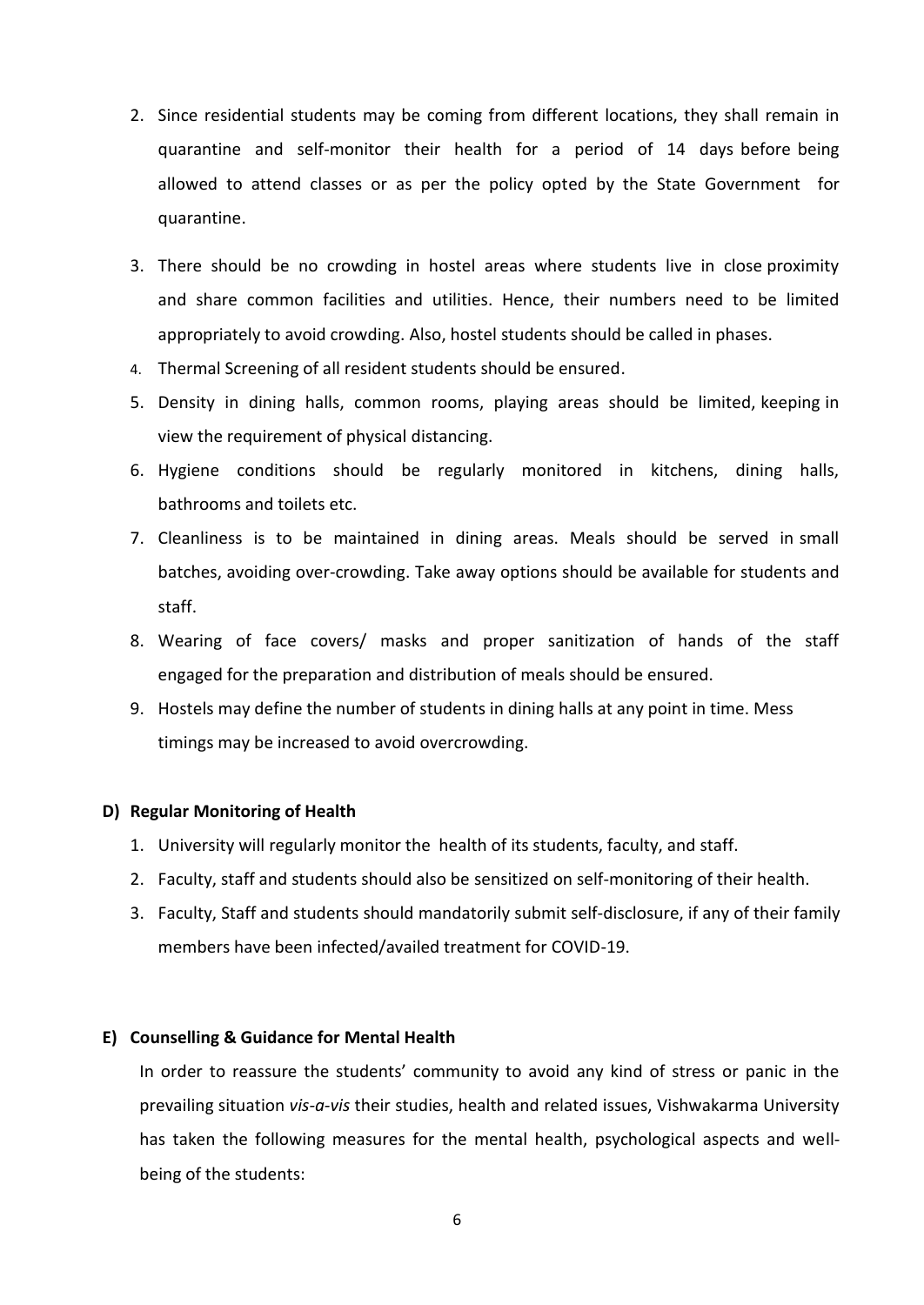- 1. The helpline for mental health, psychological concerns and well-being of students in University which is established and regularly monitored by Counsellors and other identified faculty.
- 2. Regular mentoring of students through interactions, mentor-mentee sessions and appeals/letters by the University to remain calm and stress-free.
- 3. COVID-19 help groups of students headed by hostel wardens / senior faculty who can identify friends/ classmates in need of help and provide the immediate necessary help.

### **F) Measures for Containment**

- 1. As soon as a student, faculty or staff is detected COVID-19 positive, such person should be immediately isolated as per the directive/advisory of the Government. Room-mates and close contacts should be quarantined and symptomatic ones to be immediately tested.
- 2. The guidelines restricting social and physical contacts and mobility in University campus, where positive cases have been found, should be strictly enforced. Measures like holding no class, not leaving the rooms for hostellers, if applicable, no take away arrangement of food from mess etc. may be enforced, depending upon the severity of the situation.
- 3. University should also plan in advance, in case shut down are ordered by the Government due to outbreak in campus or the surrounding region.

#### **G) Sensitization of Students, Teachers and Staff**

- **1.** Awareness programmes regarding COVID-19 as to how the infection spreads, common symptoms, and precautions and measures required to contain its spread may be launched.
- **2.** Maintaining hygiene, e.g., how to wash hands, how to cough or sneeze into a tissue or elbow, avoid touching of face, eyes, mouth and nose should be regularly told to the students and the staff.
- **3.** The necessity of physical distancing, wearing face covers/ masks, hygiene etc. should be brought home to all.
- **4.** Activities to stay fit, physically and mentally, should be encouraged like doing exercises, yoga, breathing exercises, meditation, etc.